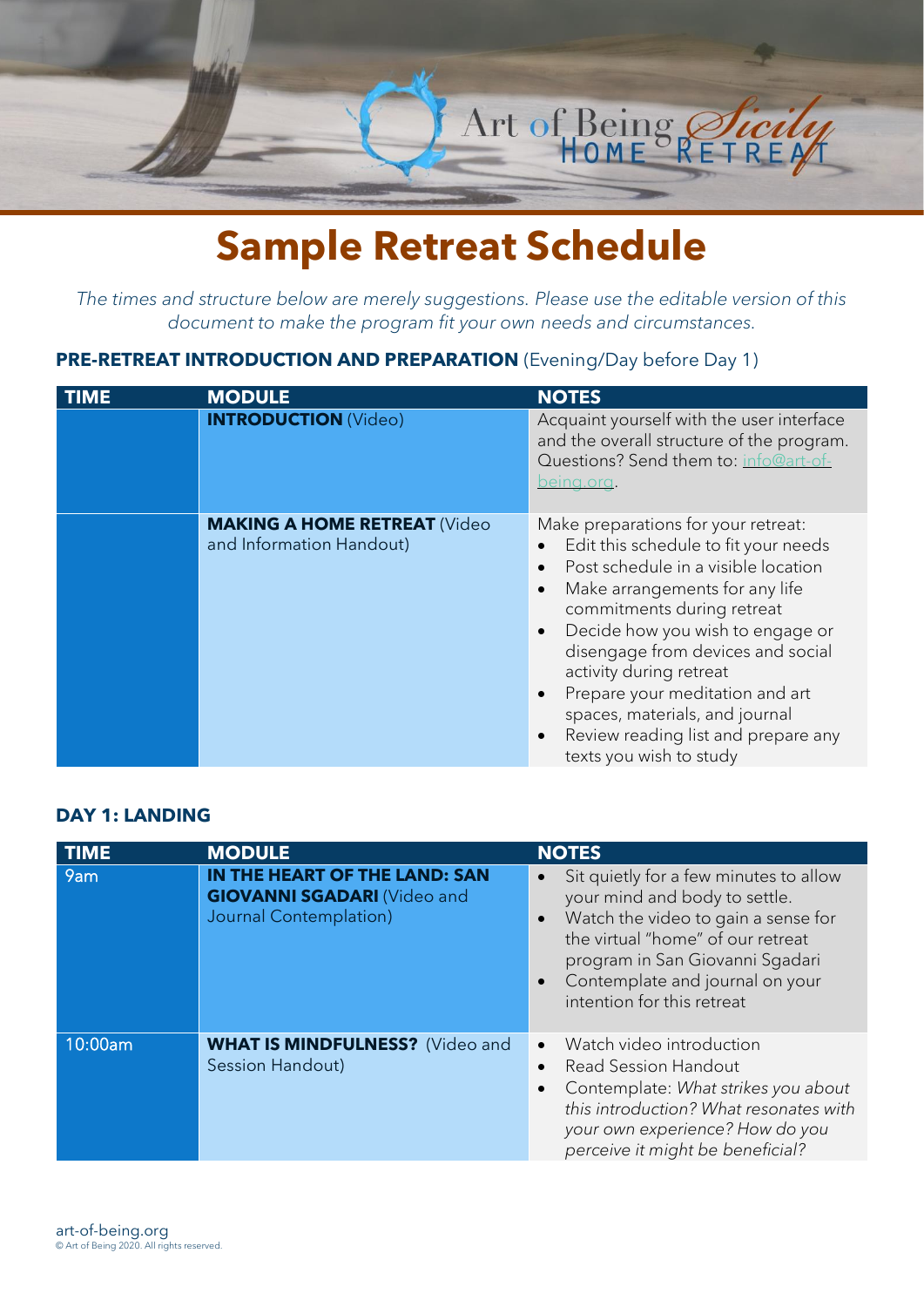| 11:00am            | <b>MEDITATION PRACTICE:</b><br><b>GROUNDING MEDITATION (Video</b><br>and Audio Guided Practice) | Settle into your meditation space and<br>try the Grounding Meditation<br>Reflect on your experience<br>Review the What is Mindfulness?<br>Session and contemplate: what from<br>the introduction resonated in your<br>practice experience?<br>Repeat the Grounding Meditation<br>practice - experimenting with<br>lengthening the time slightly or doing<br>the practice without guidance (set a<br>meditation timer for this)                                                                              |
|--------------------|-------------------------------------------------------------------------------------------------|-------------------------------------------------------------------------------------------------------------------------------------------------------------------------------------------------------------------------------------------------------------------------------------------------------------------------------------------------------------------------------------------------------------------------------------------------------------------------------------------------------------|
| 12:00pm            | <b>MINDFUL LUNCH</b>                                                                            | Try to carry a state of mindful<br>awareness into your lunch period<br>Use the physical activity of food<br>preparation, eating, and your sensory<br>awareness as the object of your<br>meditation as you prepare and eat<br>your lunch                                                                                                                                                                                                                                                                     |
| 1:00 <sub>pm</sub> | <b>STUDY OR REST</b>                                                                            | Take time to rest, go for a walk, or study<br>any of the readings you have selected                                                                                                                                                                                                                                                                                                                                                                                                                         |
| 2:00 <sub>pm</sub> | <b>JOURNAL CONTEMPLATION: ART OF</b><br><b>BEING</b> (Video and Session Handout)                | Begin with a 5-minute Grounding<br>Meditation<br>Watch the video and read the session<br>handout to get a sense of the Art of<br>Being approach to mindful artmaking<br>Journaling: Contemplate and record<br>your responses to the questions on<br>the Session Handout<br>Visual Mapping: What does "Your Art<br>History" look like visually? - play with<br>mapping your artistic journey on the<br>pages of your journal<br>Share any observations or insights in<br>the Comments section of the session |
| 3:00 <sub>pm</sub> | <b>ART EXPERIENCE: FINDING YOUR</b><br><b>LINE</b> (Video and Session Handout)                  | Watch the introduction section of the<br>video<br>Prepare your art space and materials<br>$\bullet$<br>Complete the Art Experience using<br>the video to guide you<br>Use the Witnessing prompts to<br>contemplate your work and<br>experience<br>Record any observations in your<br>journal and/or the Comments section<br>for this session                                                                                                                                                                |
| 4:00 <sub>pm</sub> | <b>FINDING YOUR LINE (EXTENSION)</b>                                                            | Repeat the Finding Your Line<br>Experience with different materials or<br>complete the Extension activity on the<br>Session Handout                                                                                                                                                                                                                                                                                                                                                                         |
| 6:00 <sub>pm</sub> | <b>MINDFUL DINNER</b>                                                                           | Bring mindfulness into your preparation<br>and eating of dinner                                                                                                                                                                                                                                                                                                                                                                                                                                             |
| 8:00pm             | <b>GROUNDING MEDITATION</b>                                                                     | Bring your day to a close                                                                                                                                                                                                                                                                                                                                                                                                                                                                                   |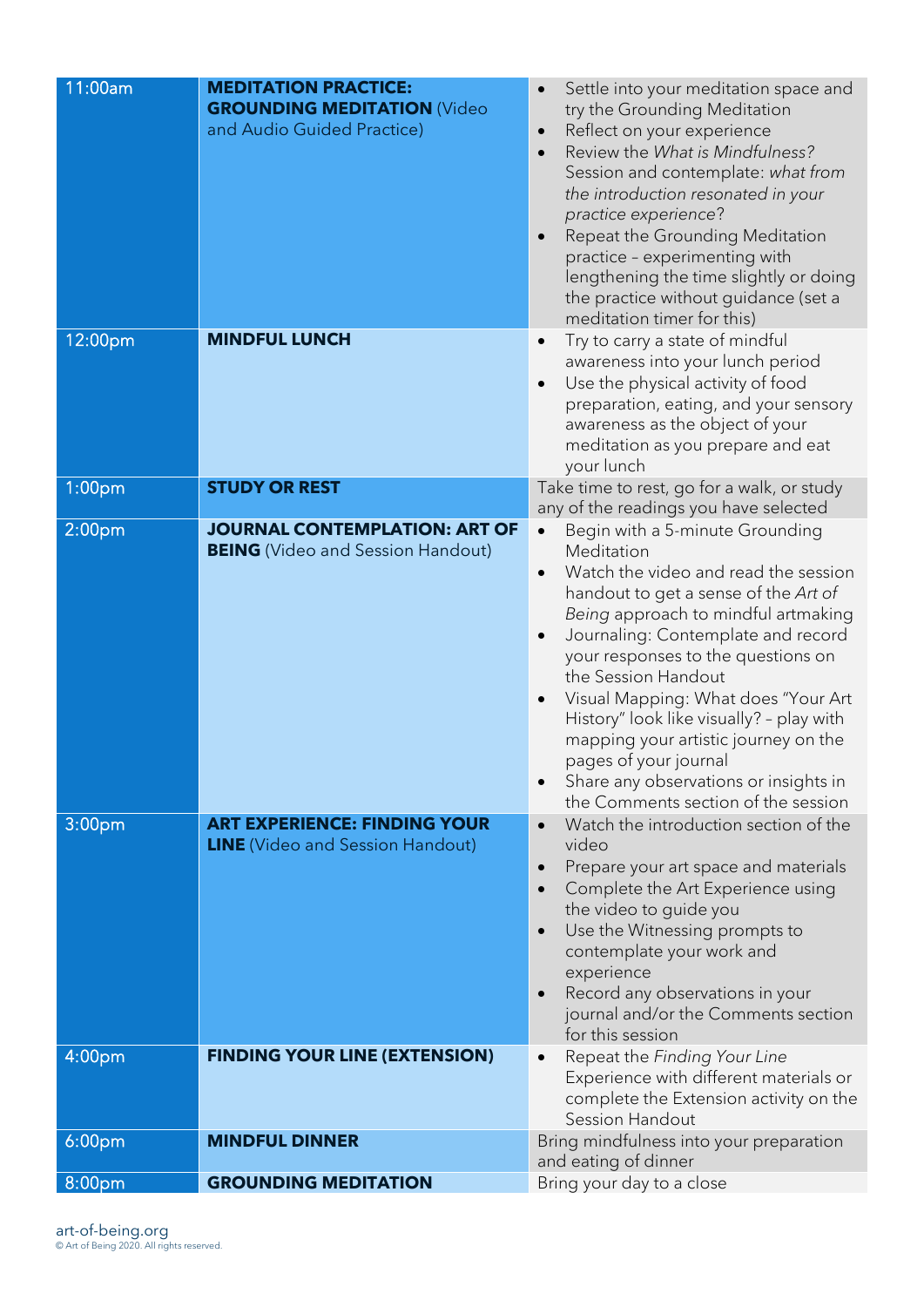## **DAY 2: CONNECTING**

| <b>TIME</b>        | <b>MODULE</b>                                                                                                   | <b>NOTES</b>                                                                                                                                                                                                                                                                                                                                                                                                                                                                                                      |
|--------------------|-----------------------------------------------------------------------------------------------------------------|-------------------------------------------------------------------------------------------------------------------------------------------------------------------------------------------------------------------------------------------------------------------------------------------------------------------------------------------------------------------------------------------------------------------------------------------------------------------------------------------------------------------|
| 8:00am             | <b>MINDFUL BREAKFAST</b>                                                                                        | Bring mindfulness into your preparation                                                                                                                                                                                                                                                                                                                                                                                                                                                                           |
|                    |                                                                                                                 | and eating of breakfast                                                                                                                                                                                                                                                                                                                                                                                                                                                                                           |
| 9:00am             | <b>MEDITATION PRACTICE:</b><br><b>MINDFULNESS OF BODY &amp; BREATH</b><br>(Video and Audio Guided Practice)     | Settle into your meditation space and<br>try the practice with guiding<br>Reflect on your experience<br>Review the What is Mindfulness?<br>Session and contemplate: what from<br>the introduction resonated in your<br>practice experience?<br>Repeat the practice - optionally<br>experiment by doing the practice<br>without guidance (set a meditation<br>timer for this)                                                                                                                                      |
| 10:00am            | <b>JOURNAL CONTEMPLATION: A</b><br><b>LARGER TAPESTRY</b> (Video and Session<br>Handout)                        | Begin with a 5-minute Grounding<br>Meditation<br>Watch the video and read the session<br>$\bullet$<br>handout to explore the ideas<br>Journaling: Contemplate and record<br>your responses to the questions on<br>the Session Handout<br>Visual Mapping: What does your<br>connection to the "Larger Tapestry"<br>look like? Visually map how your life is<br>situated within a larger context of<br>family, culture, and history<br>Share any observations or insights in<br>the Comments section of the session |
| 12:00pm            | <b>MINDFUL LUNCH</b>                                                                                            | Bring mindfulness into your<br>preparation and eating of lunch                                                                                                                                                                                                                                                                                                                                                                                                                                                    |
| 1:00 <sub>pm</sub> | <b>STUDY OR REST</b>                                                                                            | Take time to rest, go for a walk, or study<br>any of the readings you have selected                                                                                                                                                                                                                                                                                                                                                                                                                               |
| 2:00 <sub>pm</sub> | <b>MEDITATION PRACTICE: TOUCHING</b><br><b>EARTH, BREATHING AIR (Video and</b><br><b>Audio Guided Practice)</b> | Settle into your meditation space and<br>try the practice with guiding<br>Reflect on your experience<br>Repeat the practice - optionally<br>experiment by doing the practice<br>without guidance (set a meditation<br>timer for this)                                                                                                                                                                                                                                                                             |
| 3:00 <sub>pm</sub> | <b>ART EXPERIENCE: INNER &amp; OUTER</b><br><b>LANDSCAPE</b> (Video and Session<br>Handout)                     | Watch the video, pausing to<br>$\bullet$<br>contemplate when directed<br>Prepare your art space and materials<br>Complete the Art Experience<br>Use the Witnessing prompts to<br>contemplate your work and<br>experience<br>Record any observations in your<br>journal and/or the Comments section<br>for this session                                                                                                                                                                                            |
| 6:00 <sub>pm</sub> | <b>MINDFUL DINNER</b>                                                                                           | Enjoy a mindful dinner                                                                                                                                                                                                                                                                                                                                                                                                                                                                                            |
| 8:00pm             | <b>MINDFULNESS OF BODY &amp; BREATH</b>                                                                         | Bring your day to a close                                                                                                                                                                                                                                                                                                                                                                                                                                                                                         |